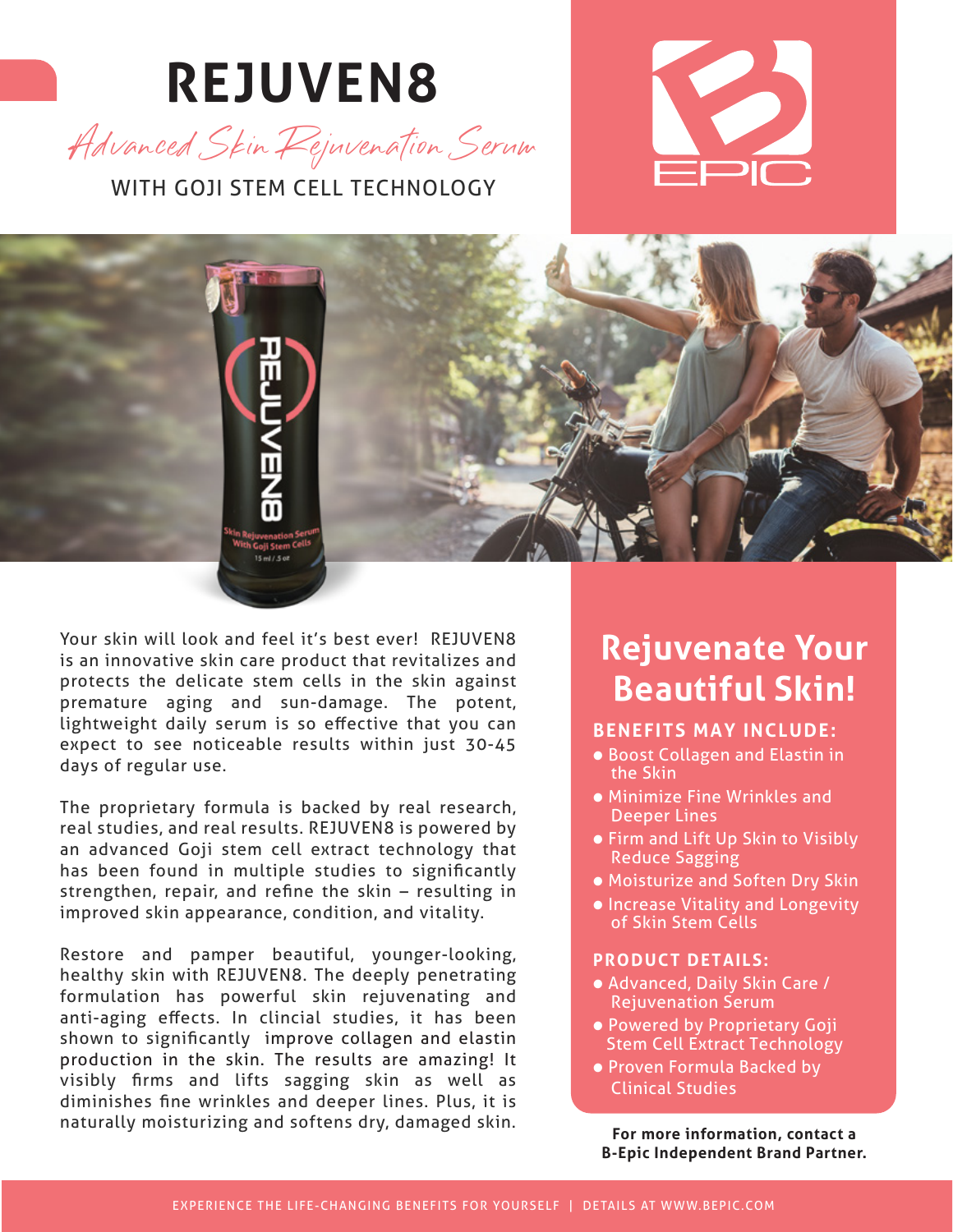# **REJUVEN8** Advanced Skin Care Serum

# **PRODUCT DETAILS**

**DIRECTIONS:** Apply serum to your problem areas twice daily before all other creams.

Can be used on skin everywhere on the body.

Expect to see noticeable results within 30-45 days of regular use.

**STORAGE:** Keep tightly closed in a cool, dry place.

Developed for B-Epic by an award-winning biochemistry cosmetics lab based in Switzerland.



### Ingredients

Deionized Water, Thermus Thermophillus Ferment, Dunaliella Salina Extract, Camellia Sinensis (Green Tea) Leaf Extract, Hydroxypropyl Cyclodextrin, Palmitoyl Tripeptide-38, PEG-8 Dimethicone, Glycerin, Cyclopentasiloxane, Polysilicone-11, Phenyl Trimethicone, Lycium Barbarum Callus Culture Extract (Goji), Glyceryl Glucoside, Sodium Hyaluronate, Phenoxyethanol, Isomalt, Lecithin, Sodium Hydroxide, Carbomer, Sodium Phytate, Phospholipids, Xanthan Gum, Saccharomyces Lysate Extract, Sodium Benzoate, Potassium Sorbate, Ethylhexylglycerin

*Statements have not been evaluated by the Food and Drug Administration. Product is not intended to diagnose, treat, cure, or prevent any disease. Results will vary.*

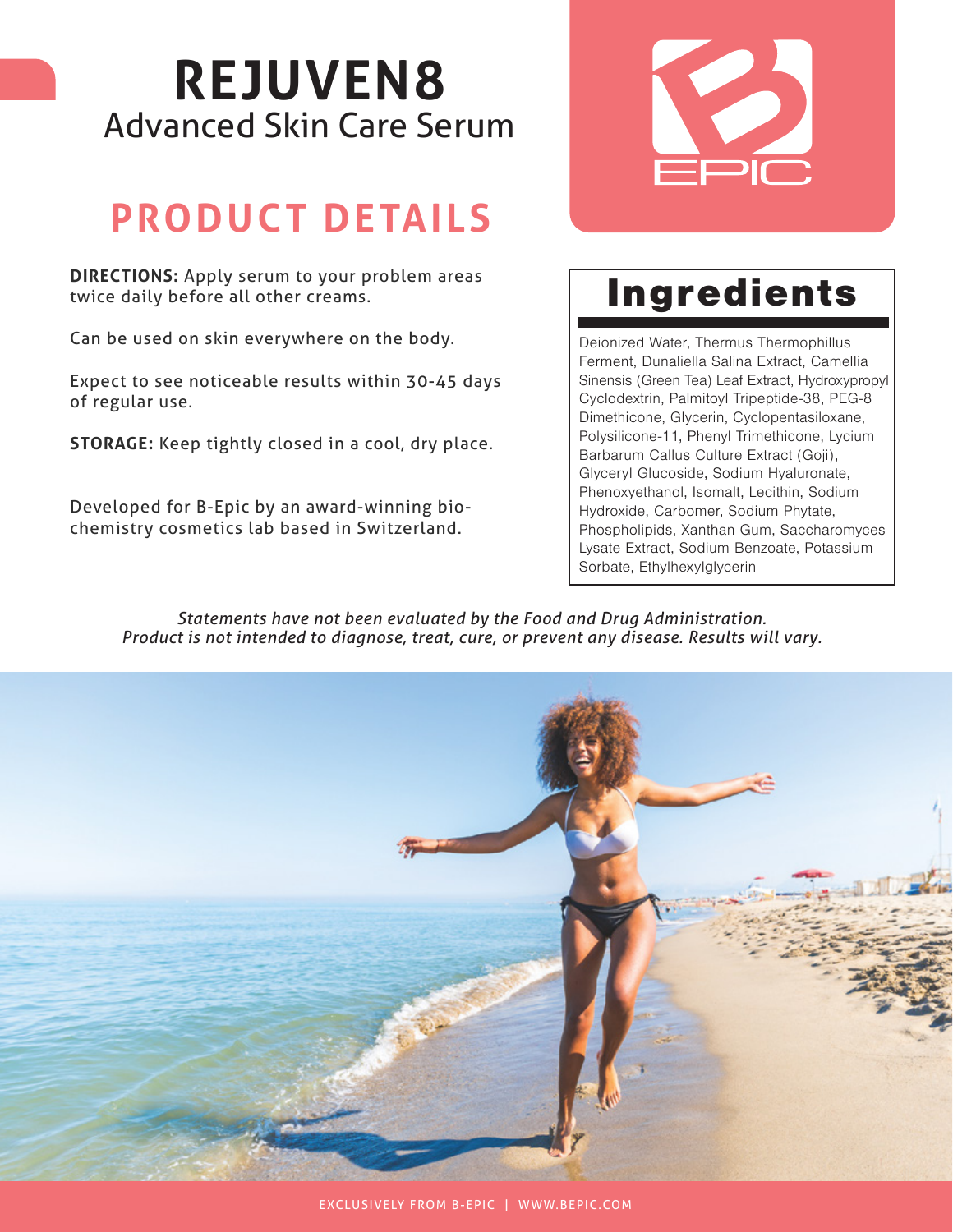# **REJUVEN8** Advanced Skin Care Serum

### **ADDITIONAL DETAILS**

#### **Proven, Proprietary Goji Stem Cell Technology**

REJUVEN8 from B-Epic is powered by a high-quality goji stem cell extract that has been found in multiple studies to revitalize the delicate, aging stem cells in our skin.

Our unique, advanced skin rejuvenation serum is based on an innovative, proprietary technology that enables the sustainable cultivation and large-scale production of goji plant stem cells to be used in a cosmetic formulation in order to improve the function of skin stem cells.

As we age, the production of collagen and elastin is reduced, which results in sagging, wrinkled skin. In addition, over time our skin stem cells naturally lose their regenerative properties, which further leads to aged, damaged skin.

Scientific research has found that the proprietary Goji stem cell extract used in REJUVEN8 revitalizes skin stem cell function and improves collagen and elastin production thereby rejuvenating and regenerating the skin.

Significant findings include stimulation of skin stem cell functioning, improved density of healthy fibers in the skin (epidermis + dermis), visible reduction of fine wrinkles and deeper lines, and the lifting and firming up of the skin (e.g., resulting in visibly more tightened, lifted, and contoured shape along jawline and neck).



#### **The Remarkable Healing Power of the Goji**

For hundreds of years, goji berries have been eaten in Asia for their medicinal and nutritive properties. According to legend, goji berries were first discovered by a Buddhist monk, and it transpired that the monks who incorporated them into their diets lived longer than those who did not.

Because of the remarkable, claimed health benefits in traditional medicine, the chemical compounds in the goji fruit, root, and other parts of the plant have been studied in some detail. Recent research has confirmed that the healing mechanism of the goji plant has a positive, healing effect on human skin cells.